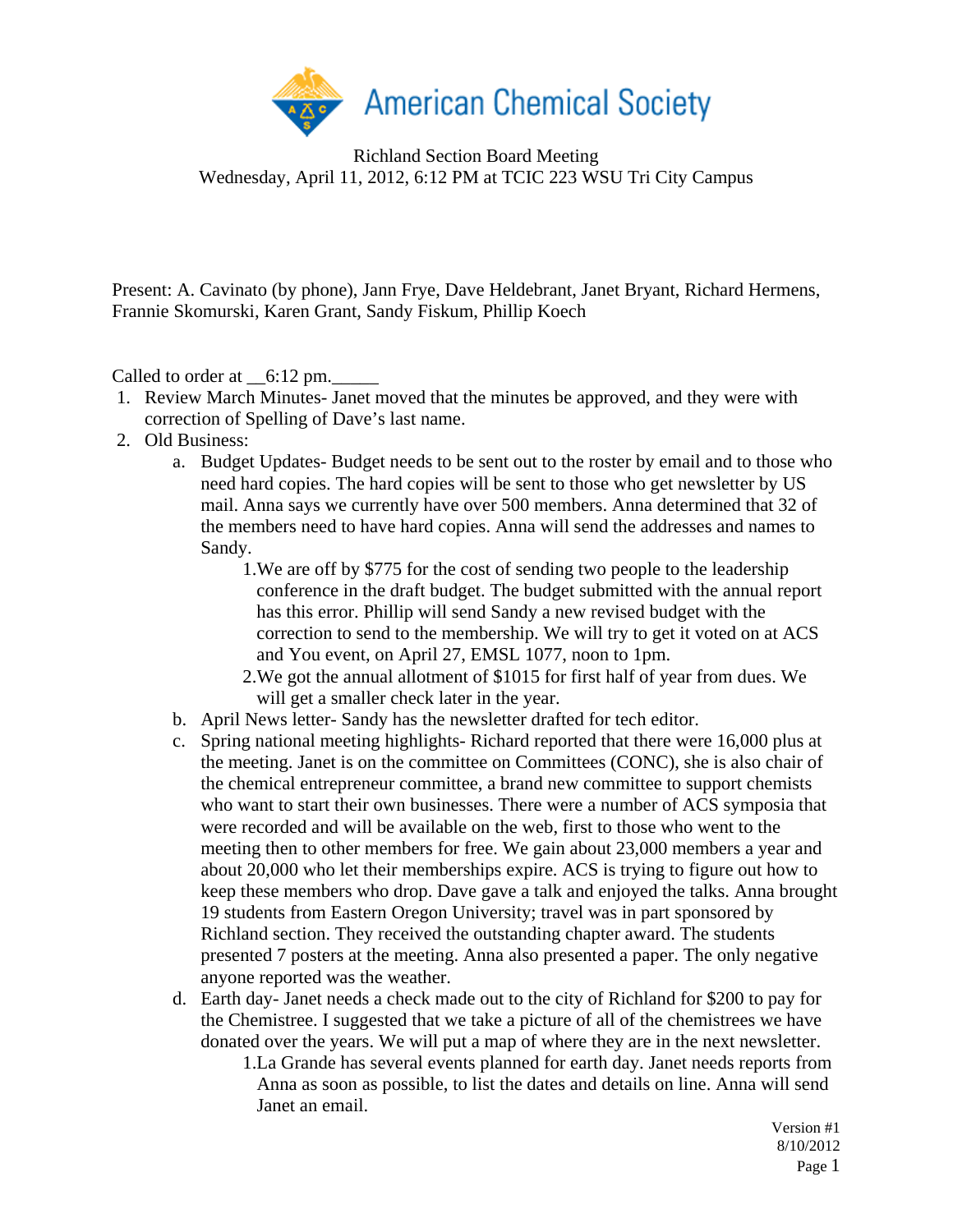

2. Janet will be sending a half a box of Celebrating Chemistry Booklets, celebrating Earth day to La Grande to Anna. This booklet is for elementary through high school students. They will also be at Richland public library.

## 3. New Business;

- a. Member retention grant- ACS and you! April 27, EMSL 1077. noon to 1pm. We got a nano grant to hold this event. We may also be able to hold one at La Grande.
- b. Meeting schedule- Do we still want to meet to once a month at WSU. Yes all agreed, just keep meetings short and to the point.
- c. Dates and speakers for science cafes- Frannie reiterated that at a previous meeting we should have one in the spring and one in the fall. One of them could be in the Tri-Cities and the other in La Grande. Anna agreed that they could do one in May in La Grande. The October one will be in Richland. We would like to Satish Nune to give a talk on Nano technology for the science café in La Grande
- d. Leadership Course- We had a very good turn out at Fort Worth Texas from the Richland section. There was a picture of the new leaders wearing purple ribbons and a lot of older members wearing purple shirts.
- e. There was discussion of the Facebook posting that Marcie Merritt from the Portland Section made of the Eastern Oregon students. We talked about putting a Facebook link on our web page and having our own Facebook page.
- f. Karen Grant reported about her efforts to sell the Noble quilts. Aruna was trying to see if Bechtel would donate something to buy the quilts and keep them at CREHST Museum. Karen talked to someone at PNNL, but that person was not interested. Janet is interested in helping. The money from the quilts will go to fixing or replacing instruments for CBC or WSU Tri-cities. ACS has a web page that they put up to show the quilts, with pictures of both quilts.
- g. Start Planning Career Fair- The date is set for Friday October 19 from 5 to 9. Karen will try to book the Gjerde Atrium room at CBC. Karen recommends that we get snacks. She would like to get a variety of professions represented, nuclear industry, patent attorney, teachers, scientific writers, wine industry, food chemistry. Aruna and Anna are working on this. Karen has contacts with the area colleges. They need someone to contact the high schools.
- h. Sandy is invited to the ACS SPARKLE workshop. We nominated her and approved her attendance. It is in Washington DC April 27-29. It is a communication workshop put on by ACS.
- i. Awards Committee ACS Fellow Nominations- Janet is working on several nominations from the Richland section. Richard was nominated by the section. Janet nominated Anna. There are 8 total nominations. The awards are given out at the August ACS meeting. The ACS Fellow program is three years old. Fellows have to be notable chemists, and have given service to ACS.

1.The regional meeting is coming up in Boise in June. If we want to nominate any high school teachers for the outstanding teacher award nominations are

Version #1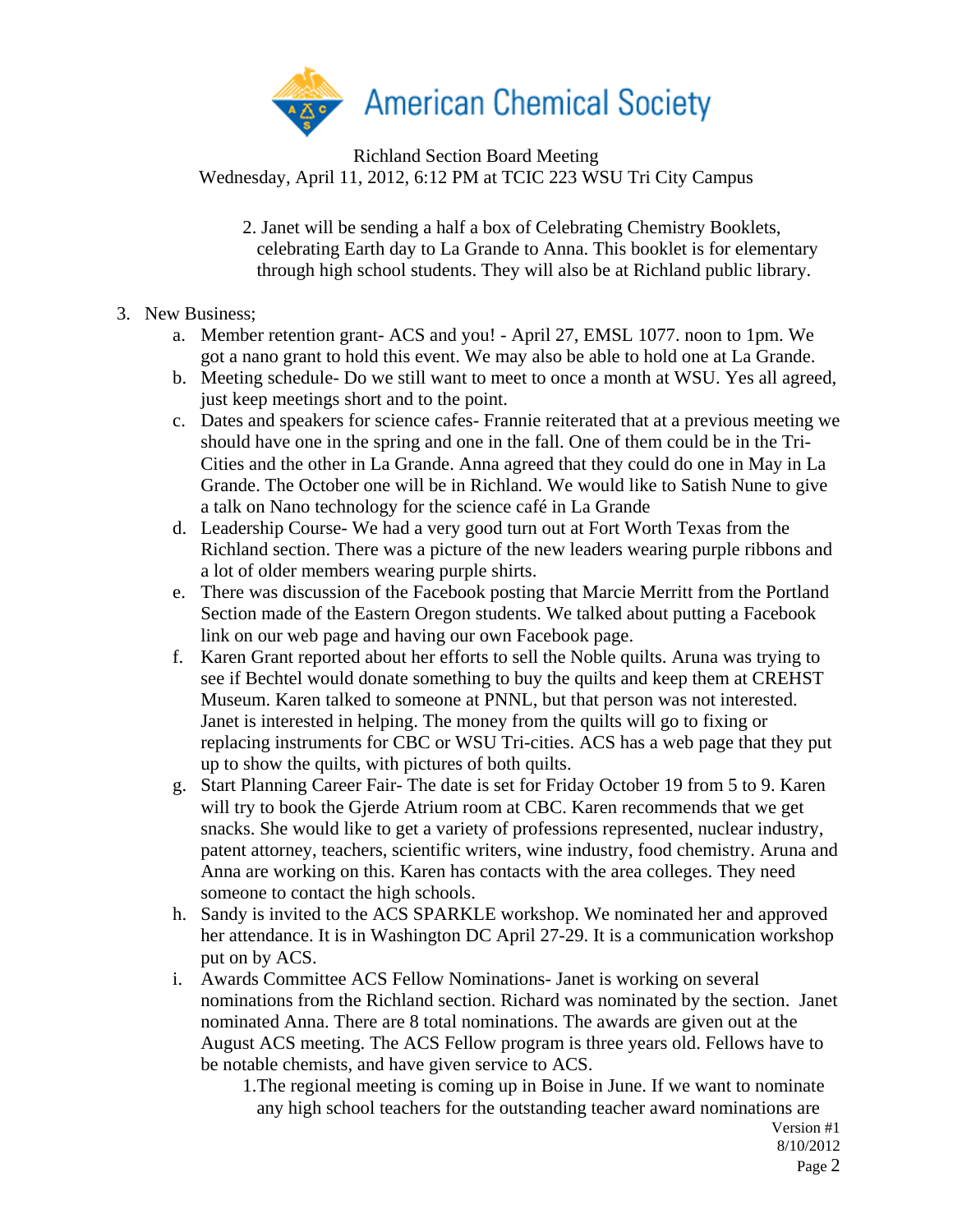

> due by May 1. Sometimes the section awards a chemist of the year. Nominations should be sent to Janet for consideration by the awards committee.

- j. We talked about posting the year's schedule on the web page.
- k. Leadership Course- We have a previous grant to hold a leadership course. Frannie has the email contact information. The \$3000 grant covers the expenses for the speaker. We could also charge for attendance, and if there is money left from the speakers we could offer scholarships for attendees. It was suggested that we ask the members what course they are most interested in. We read over the list of titles, and felt the one titled "Fostering Innovation Course" would be good. It is a half day course and would appeal to many of the members.
- l. Phillip told us he is the only board member with signature authority on the checking account. He needs another person. We nominated and approved Dave be the other person with signature authority. The secretary needs to write a letter "to whom it may concern" that Dave was elected president of the section and was selected to have signature authority.